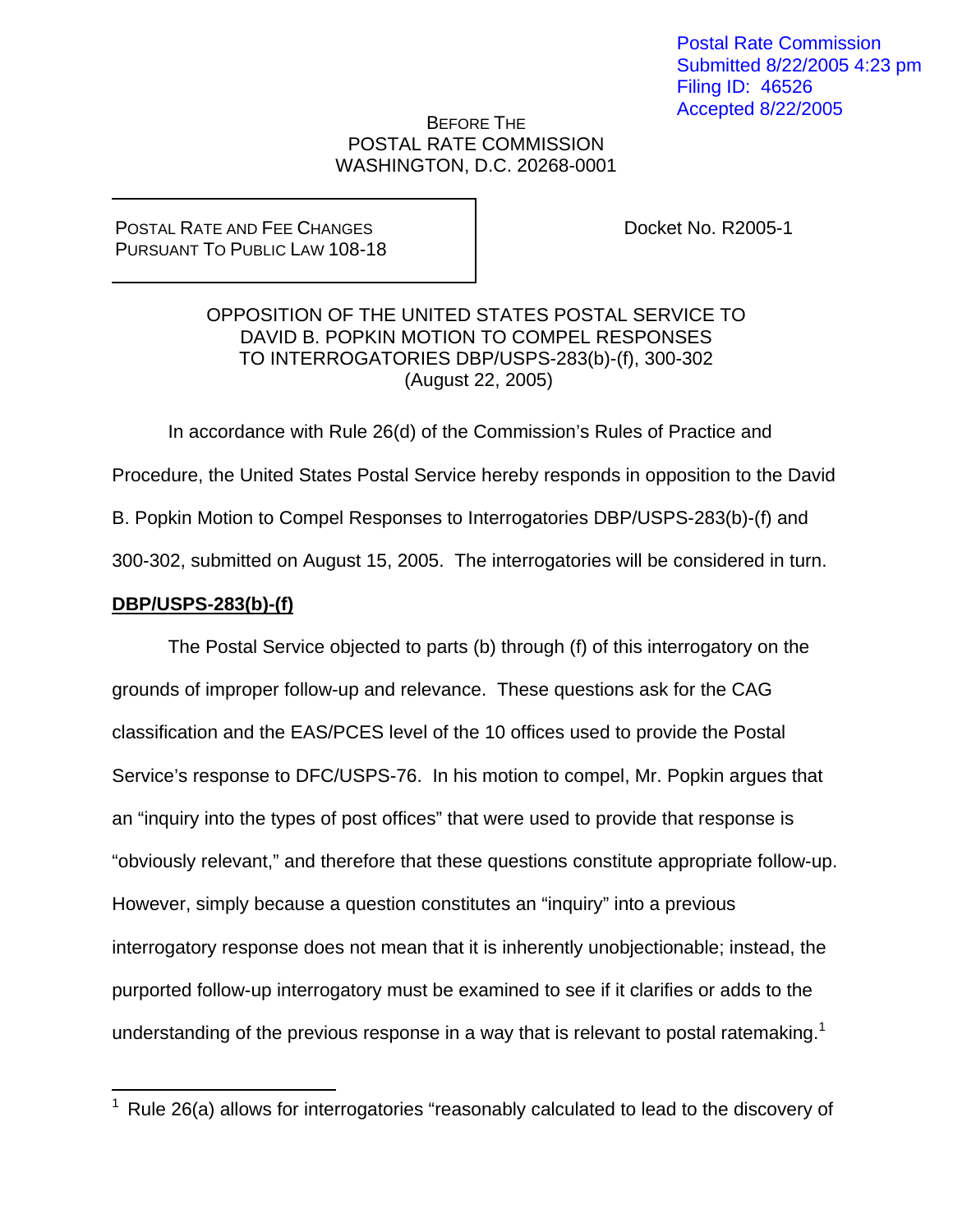As an initial matter, Mr. Popkin does not explain how this information would materially aid him in advancing any argument that he wishes to make concerning the Postal Service's response to DFC/USPS-76. As Mr. Popkin astutely notes, the sample consists of offices in mid-size to large cities, with no "small rural" offices. To make this general observation about the sample, however, Mr. Popkin does not need the exact CAG classification for each of these offices, or the exact EAS level that applies to their managerial employees (along with the corresponding generalized discussion of those two categories). In addition, and more fundamentally, Mr. Popkin completely fails to articulate why a more detailed consideration of the size of the offices used in the Postal Service's response to DFC/USPS-76, through the use of the information sought here, is at all relevant to this issues presented in this proceeding.

The relevance of this interrogatory must be judged according to whether it materially bears on the "overall value of Express Mail service." This interrogatory is a follow-up to DFC/USPS-76, whose avowed purpose was "to provide significant insight into the difference between Express Mail service on weekdays and Saturdays,"<sup>2</sup> a purpose which Mr. Popkin also discusses in his motion to compel. $3$  Presiding Officer's Rulings have consistently noted that the relevance of questions like DFC/USPS-76, which ask for Express Mail data disaggregated to the level of days of the week, is

admissible evidence," and that are "relevant to the subject matter" of the proceeding. Thus, follow-up discovery in an omnibus rate proceeding under Rule 26(a) is not proper simply because it seeks to "clarify or elaborate on the answer to an earlier discovery request"; the information it seeks must also be relevant to postal ratemaking. 2 *See* Douglas F. Carlson Motion to Compel the United States Postal Service to

Respond to Interrogatories DFC/USPS-90-97, or, in the Alternative, to Respond to Interrogatory DFC/USPS-58, or, in the Alternative, to Respond to Interrogatory DFC/USPS-76 (July 11, 2005), at 5.

 $\overline{a}$ 

<sup>3</sup>*See* Motion to Compel at 2 (noting that this information relates to "the extent of reduction of [Express Mail] service on weekends").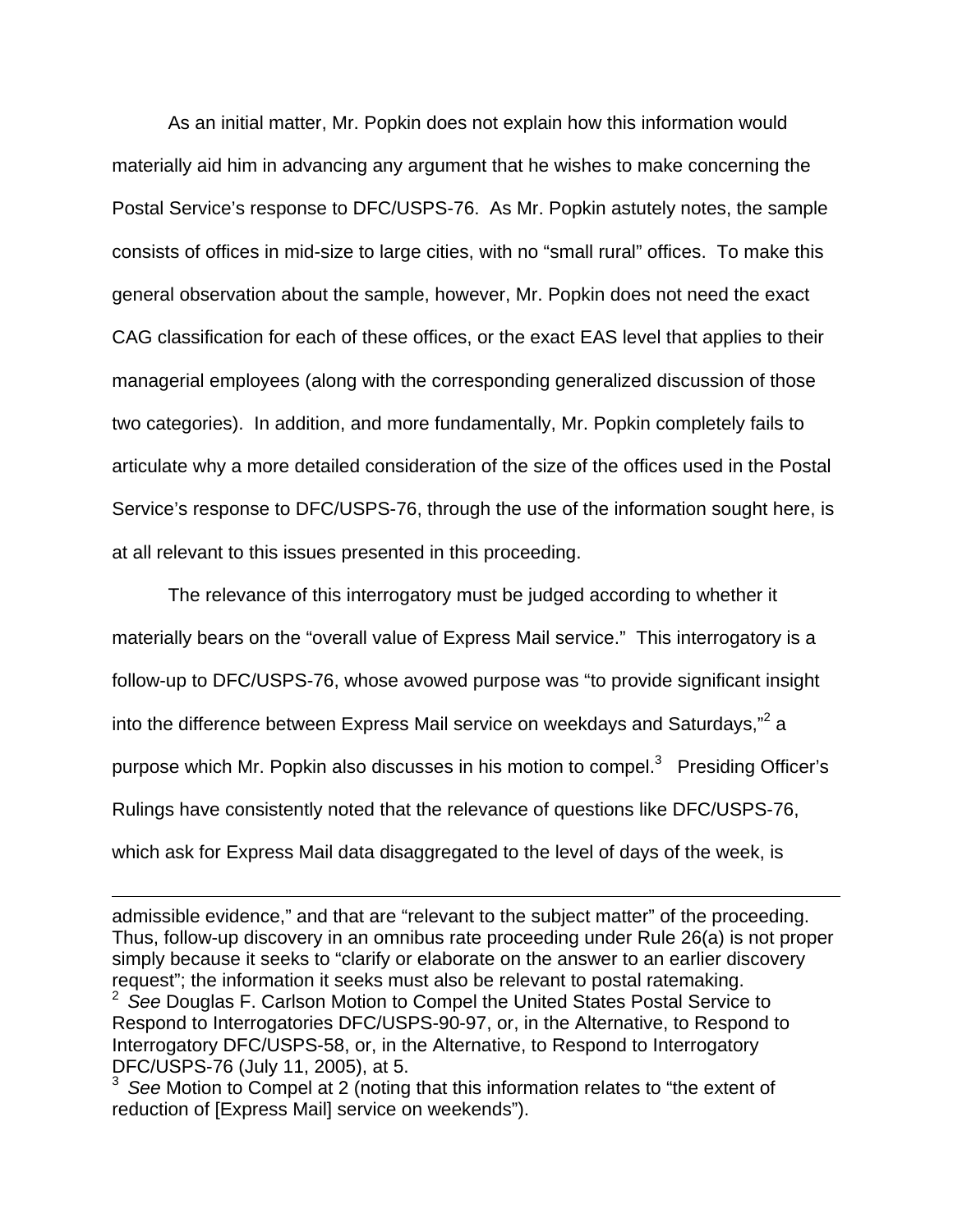attenuated when such data does not bear on the "overall value of Express Mail service."<sup>4</sup> In his motion, Mr. Popkin makes absolutely no attempt to demonstrate how the detailed CAG and EAS data requested here, if used in conjunction with the Postal Service's response to DFC/USPS-76, bears on the overall value of Express Mail service.

Overall, the highly detailed data sought here would not in any way materially clarify or add to the understanding of the Express Mail data provided in the response to DFC/USPS-76 in a way that is relevant to postal ratemaking, and would thus not in any way aid the Commission in its determination of the issues presented in this proceeding. This interrogatory thus does not constitute proper, relevant follow-up within the meaning of Rule 26(a).

#### **DBP/USPS-300-301**

1

The Postal Service objected to these interrogatories based on relevance and burden, pointing out that they seek highly detailed information concerning an infinitesimal number of Express Mail flat-rate envelopes (these questions focus primarily on the fact that two flat-rate envelopes were recorded as being 70 pounds in FY 2004). In his motion to compel, Mr. Popkin argues that engaging in a detailed discussion of this singularly rare occurrence is necessary so that he can "determine the validity of the data

<sup>4</sup>*See* Presiding Officer's Ruling No. R2001-1/28 (stating that Express Mail data broken out by day of the week only makes a "slight" contribution to the evidentiary record when "any daily variations that it might show would not necessarily bear on the overall value of Express Mail service"). In a recent Ruling, the Presiding Officer held that an interrogatory that sought to determine how the availability of Express Mail delivery guarantees fluctuate based on the day of the week was irrelevant, partly on the grounds that it did not bear materially on the overall value of Express Mail service. *See*  Presiding Officer's Ruling No. R2005-1/50, at 5.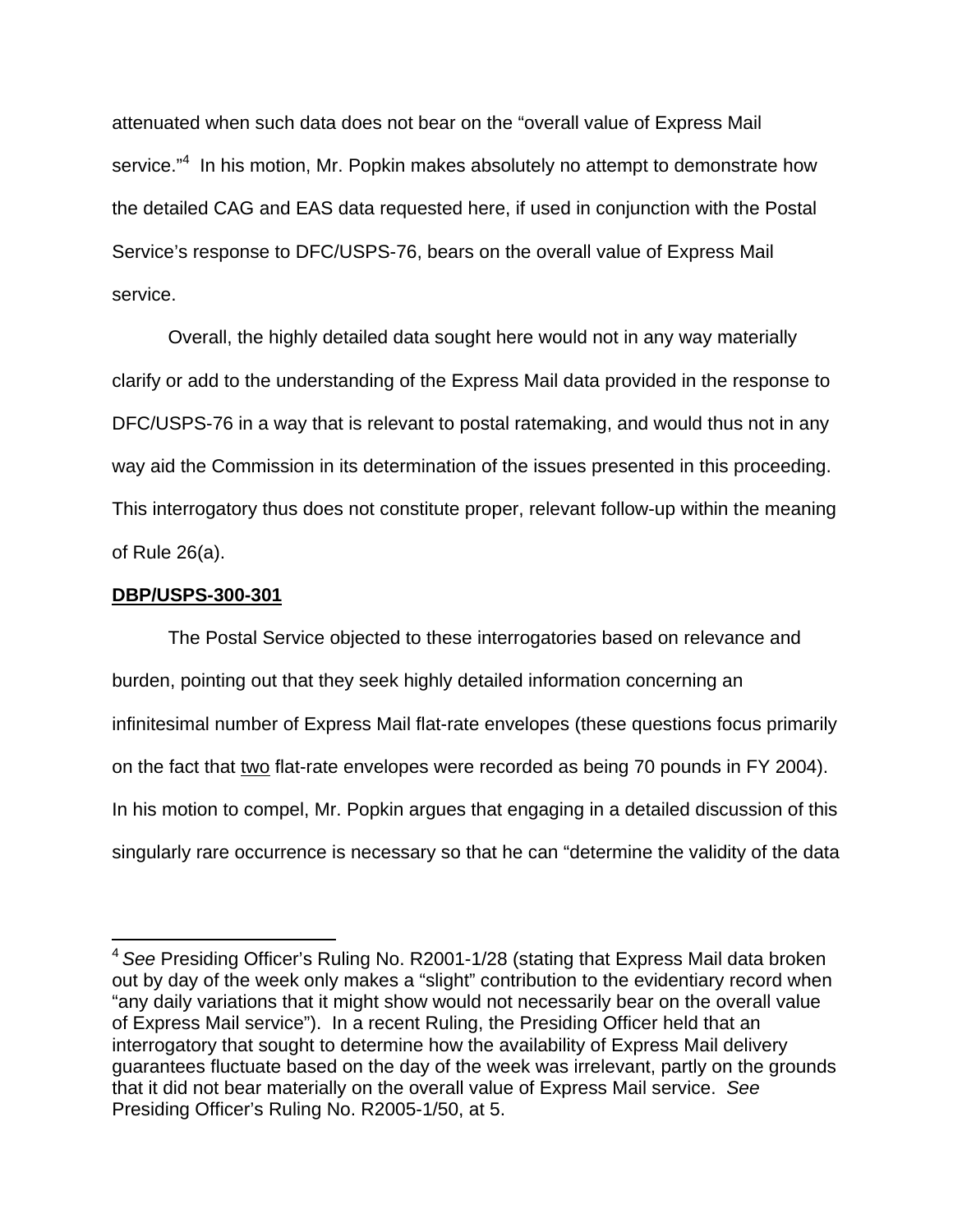which has been provided by the Postal Service."<sup>5</sup>

Mr. Popkin does not, and indeed cannot, rebut the Postal Service's fundamental point that these interrogatories are aimed at only a miniscule portion of the data presented in the Postal Service's response to DFC/USPS-85. Whatever the reason why two Express Mail flat-rate envelopes were recorded as being 70 pounds (whether there was some sort of data entry error or whether the pieces actually weighed that amount), focusing on this aspect of the data does not provide any basis upon which to challenge the overall quality of the data, nor does it justify requiring the Postal Service to engage in an experiment in which heavy metals are stuffed in envelopes to see what fits in them. Overall, engaging in a detailed discussion about this insignificant topic is utterly irrelevant to ratemaking.

## **DBP/USPS-302**

 $\overline{a}$ 

The Postal Service objected to this interrogatory on the grounds of relevance, noting that it sought detailed data that goes beyond the proper scope of discovery in an omnibus rate proceeding.<sup>6</sup> In his motion, Mr. Popkin makes no meaningful attempt to show that this interrogatory is likely to lead to evidence that bears on the Commission's consideration of changes in rates and fees for postal services based on the statutory criteria. Instead, his motion to compel amounts to nothing more than rote recitation that

<sup>5</sup>*See* Motion at 3. Mr. Popkin states that he is "attempting to . . . determine why certain data entries that were provided by the Postal Service fall into categories that either could not exist or are extremely unlikely to exist."

<sup>6</sup>*See, e.g.*, Presiding Officer's Ruling No. R2005-1/19 (noting that "a rule of reason limits the extent to which [Express Mail] operational details are appropriate for discovery); Presiding Officer's Ruling No. R2000-1/56 at 2, 11 (noting that the Postal Service need not respond to interrogatories that seek "highly specific" details about Express Mail).